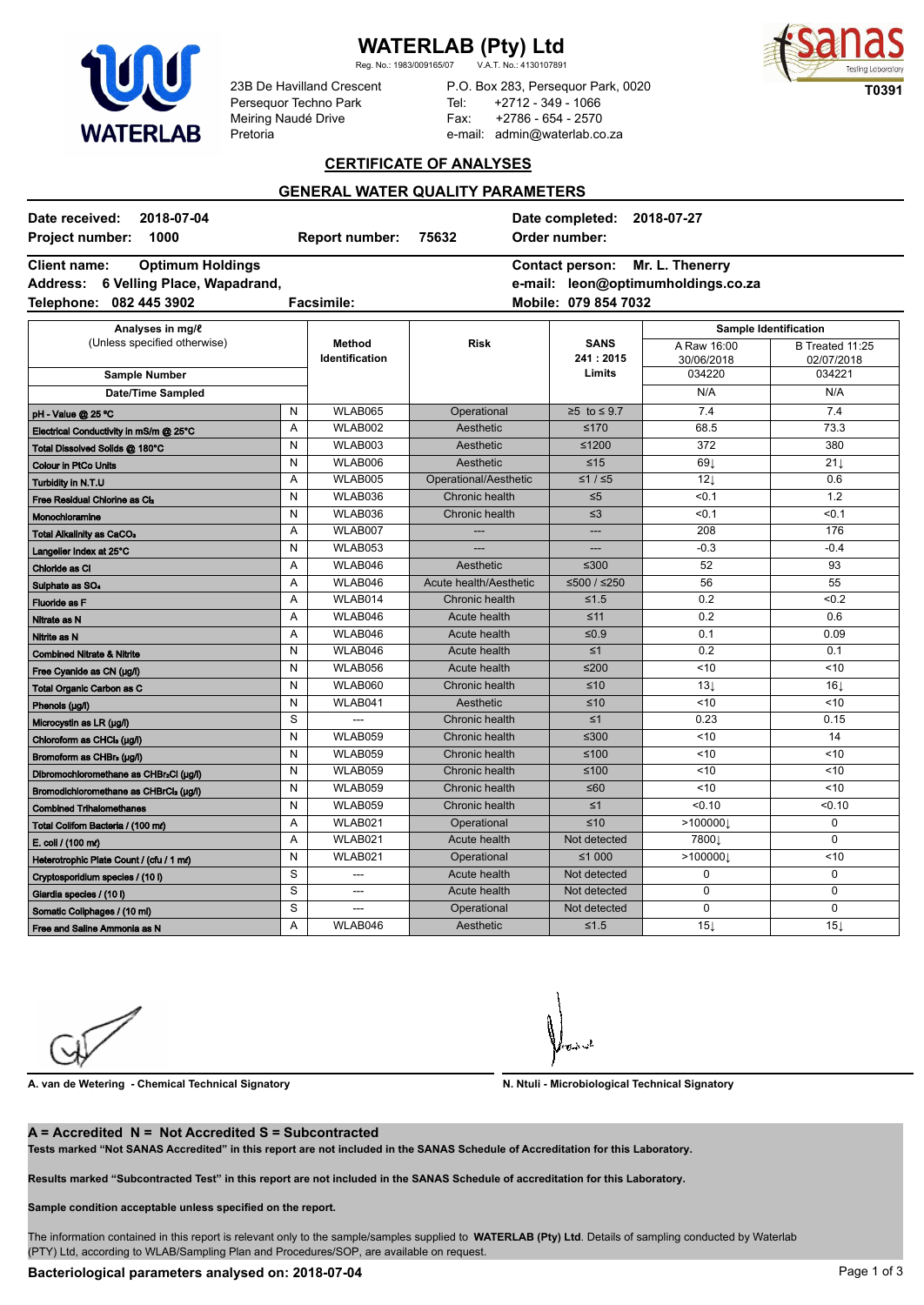# **WATERLAB**

**WATERLAB (Pty) Ltd**<br>Reg. No.: 1983/009165/07 V.A.T. No.: 4130107891

Reg. No.: 1983/009165/07



23B De Havilland Crescent Persequor Techno Park Meiring Naudé Drive Pretoria

P.O. Box 283, Persequor Park, 0020 Tel: +2712 - 349 - 1066 Fax: +2786 - 654 - 2570 e-mail: admin@waterlab.co.za

## **CERTIFICATE OF ANALYSES**

# **GENERAL WATER QUALITY PARAMETERS**

| 2018-07-04<br>Date received:<br>1000<br><b>Project number:</b><br><b>Report number:</b>                                        |   |                          | 75632                    | Date completed:<br>2018-07-27<br>Order number:                                                          |                              |                               |  |
|--------------------------------------------------------------------------------------------------------------------------------|---|--------------------------|--------------------------|---------------------------------------------------------------------------------------------------------|------------------------------|-------------------------------|--|
| <b>Client name:</b><br><b>Optimum Holdings</b><br>6 Velling Place, Wapadrand,<br><b>Address:</b><br>082 445 3902<br>Telephone: |   | Facsimile:               |                          | Mr. L. Thenerry<br><b>Contact person:</b><br>e-mail: leon@optimumholdings.co.za<br>Mobile: 079 854 7032 |                              |                               |  |
| Analyses in mg/l<br>(Unless specified otherwise)                                                                               |   | Method<br>Identification | <b>Risk</b>              | <b>SANS</b><br>241:2015                                                                                 | <b>Sample Identification</b> |                               |  |
|                                                                                                                                |   |                          |                          |                                                                                                         | A Raw 16:00<br>30/06/2018    | B Treated 11:25<br>02/07/2018 |  |
| <b>Sample Number</b>                                                                                                           |   |                          |                          | Limits                                                                                                  | 034220                       | 034221                        |  |
| Date/Time Sampled                                                                                                              |   |                          |                          |                                                                                                         | N/A                          | N/A                           |  |
| Sodium as Na                                                                                                                   | Α | WLAB015                  | Aesthetic                | $≤200$                                                                                                  | 64                           | 69                            |  |
| Potassium as K                                                                                                                 | A | WLAB015                  |                          | ---                                                                                                     | 12.5                         | 12.7                          |  |
| Calcium as Ca                                                                                                                  | A | WLAB015                  | ---                      | ---                                                                                                     | 31                           | 30                            |  |
| Magnesium as Mg                                                                                                                | Α | WLAB015                  |                          | ---                                                                                                     | 15                           | 14                            |  |
| Aluminium as AI (µg/l)                                                                                                         | Α | WLAB015                  | Operational              | $≤300$                                                                                                  | 120                          | 3931                          |  |
| Antimony as Sb (µg/l)                                                                                                          | N | WLAB050                  | Chronic health           | $\leq 20$                                                                                               | <1                           | <1                            |  |
| Arsenic as As (µg/l)                                                                                                           | N | WLAB050                  | Chronic health           | ≤10                                                                                                     | $\mathbf{1}$                 | $\mathbf{1}$                  |  |
| Barium as Ba (µg/l)                                                                                                            | N | WLAB015                  | Chronic health           | $≤700$                                                                                                  | 30                           | $25$                          |  |
| Boron as B (µg/l)                                                                                                              | N | WLAB015                  | Chronic health           | ≤2400                                                                                                   | 38                           | 38                            |  |
| Cadmium as Cd (µg/l)                                                                                                           | A | WLAB015                  | Chronic health           | $\leq$ 3                                                                                                | $3$                          | $3$                           |  |
| Total Chromium as Cr (µg/l)                                                                                                    | A | WLAB015                  | Chronic health           | $≤50$                                                                                                   | $25$                         | $25$                          |  |
| Copper as Cu (µg/l)                                                                                                            | A | WLAB015                  | Chronic health           | $≤2000$                                                                                                 | < 10                         | < 10                          |  |
| Iron as Fe (µg/l)                                                                                                              | A | WLAB015                  | Chronic health/Aesthetic | ≤ 2000 / ≤300                                                                                           | 4641                         | $25$                          |  |
| Lead as Pb (µg/l)                                                                                                              | Α | WLAB015                  | Chronic health           | $\leq 10$                                                                                               | ~10                          | < 10                          |  |
| Manganese as Mn (µg/l)                                                                                                         | A | WLAB015                  | Chronic health/Aesthetic | ≤ 400 / ≤100                                                                                            | 3591                         | 3301                          |  |
| Mercury as Hg (µg/l)                                                                                                           | N | WLAB047                  | Chronic health           | $≤6$                                                                                                    | $\mathbf{1}$                 | $\mathbf{1}$                  |  |
| Nickel as Ni (µg/l)                                                                                                            | Α | WLAB015                  | Chronic health           | $\leq 70$                                                                                               | $25$                         | $25$                          |  |
| Selenium as Se (µg/l)                                                                                                          | N | WLAB050                  | Chronic health           | $\leq 40$                                                                                               | $\mathbf{1}$                 | $\mathbf{1}$                  |  |
| Uranium as U (µg/l)                                                                                                            | N | WLAB050                  | Chronic health           | $\leq 30$                                                                                               | <1                           | <1                            |  |
| Zinc as Zn                                                                                                                     | A | WLAB015                  | Aesthetic                | $\leq 5$                                                                                                | < 0.025                      | < 0.025                       |  |
| % Balancing                                                                                                                    | N | ---                      | ---                      | ---                                                                                                     | 99.0                         | 98.1                          |  |

**A. van de Wetering - Chemical Technical Signatory N. Ntuli - Microbiological Technical Signatory**

## **A = Accredited N = Not Accredited S = Subcontracted**

**Tests marked "Not SANAS Accredited" in this report are not included in the SANAS Schedule of Accreditation for this Laboratory.**

**Results marked "Subcontracted Test" in this report are not included in the SANAS Schedule of accreditation for this Laboratory.**

**Sample condition acceptable unless specified on the report.**

The information contained in this report is relevant only to the sample/samples supplied to **WATERLAB (Pty) Ltd**. Details of sampling conducted by Waterlab (PTY) Ltd, according to WLAB/Sampling Plan and Procedures/SOP, are available on request.